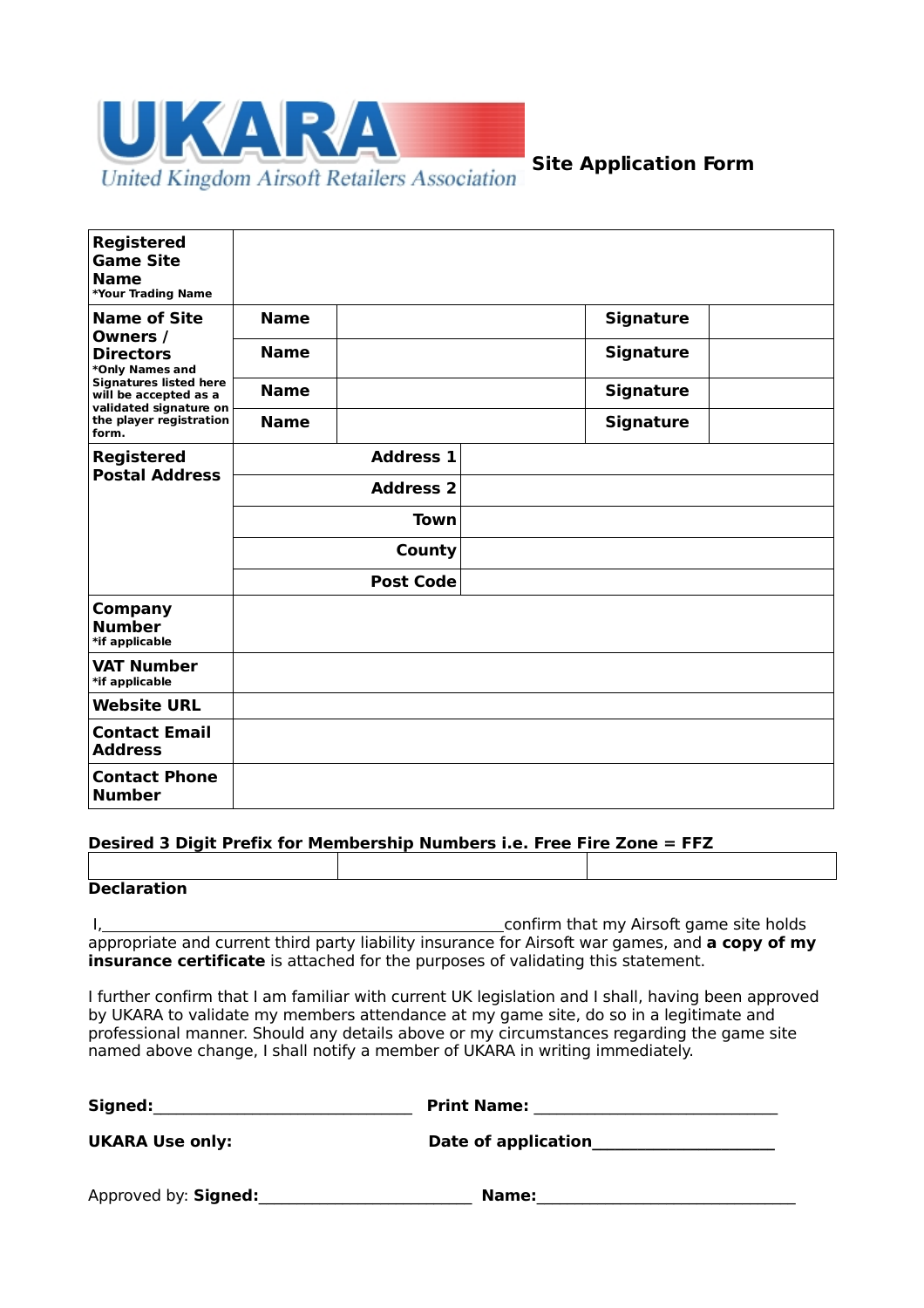## **The Violent Crime Reduction Act.**

### **The Law**

From the 1st of October 2007 it will be illegal to sell, manufacture or import realistic imitation firearms within the UK.

Furthermore, selling an imitation firearm to, or the purchase of an imitation firearm by, anyone under the age of 18 years is illegal under Section 40 of the Act. Contravening this is a criminal offence punishable by imprisonment, a fine or both. In blunt terms it will not be legal to sell imitation firearms (of which realistic imitation firearms should be seen as a sub-set) to anyone under 18.

A realistic imitation firearm is defined thus in the Act:

38 Meaning of "realistic imitation firearm"

(1) In sections 36 and 37 "realistic imitation firearm" means an imitation firearm which— (a) has an appearance that is so realistic as to make it indistinguishable, for all practical purposes, from a real firearm; and

(b) is neither a de-activated firearm nor itself an antique.

(2) For the purposes of this section, an imitation firearm is not (except by virtue of subsection (3)(b)) to be regarded as distinguishable from a real firearm for any practical purpose if it could be so distinguished only—

(a) by an expert;

(b) on a close examination; or

(c) as a result of an attempt to load or to fire it.

(ci)

(3) In determining for the purposes of this section whether an imitation firearm is distinguishable from a real firearm—

(a) the matters that must be taken into account include any differences between the size, shape and principal colour of the imitation firearm and the size, shape and colour in which the real firearm is manufactured; and

(b) the imitation is to be regarded as distinguishable if its size, shape or principal colour is unrealistic for a real firearm.

The Statutory instrument entitled "arms and ammunition" which includes the Defence says the following about 'unrealistic imitation firearms'

### **Imitation firearms which are to be regarded as unrealistic for a real firearm**

—For the purposes of section 38(3)(b) of the 2006 Act, the size of an imitation firearm is to be regarded as unrealistic for a real firearm only if the imitation firearm has dimensions that are less than the dimensions specified in paragraph (2).

The dimensions specified in this paragraph are a height of 38 millimetres and a length of 70 millimetres.

—For the purposes of section 38(3)(b) of the 2006 Act, a colour is to be regarded as unrealistic for a real firearm only if it is a colour specified in paragraph (2). The colours specified in this paragraph are—

bright red:

bright orange;

bright yellow;

bright green;